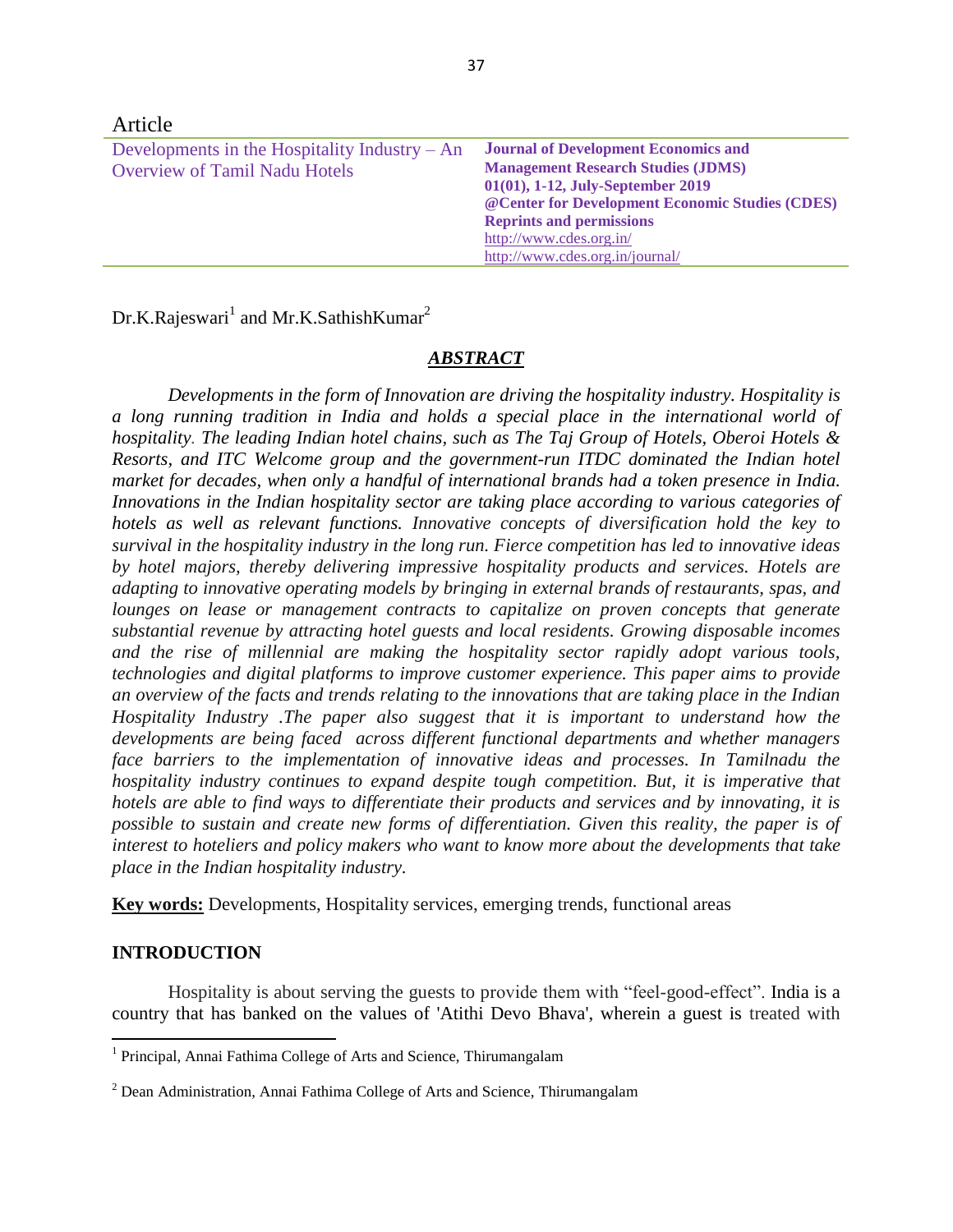utmost warmth and respect and is provided the best services. It is our core values that dictate we take proper care of our guests. Travel and tourism industry is also included in hospitality sector. The boom in travel and tourism has led to the further development of hospitality industry. The number of national tourists visiting various states for purely recreational purposes is also increasing by leaps and bounds. The cumulative effect of all of this has opened up new horizons of opportunities in the world of tourism and hospitality

Hospitality industry is one of the fastest growing sectors in the world, it has been characterized by continued technological advancements. Over the past few years, inventions in the hospitality industry have developed at a fast moving pace .Although most service providers and hospitality related services are doing their best to keep up with these rapid changes, new technology has helped the industry to grow. These advancements have done wonders to improve organisation, efficiency and customer experience. However, they have also brought with them major issues facing the hospitality industry have affected the way hotels and other services are operated. These issues create bottlenecks which impede the expected growth. A better understanding of these would give the hoteliers and hospitality managers a clear edge over the competition. Innovation in the hotel industry is important because it has the capacity to transform the industry positively.

## **OVERVIEW OF INDIAN HOSPITALITY INDUSTRY**

India is a large market for travel and tourism. It offers a diverse portfolio of niche tourism products - cruises, adventure, medical, wellness, sports, MICE, eco-tourism, film, rural and religious tourism. India has been recognized as a destination for spiritual tourism for domestic and international tourists. The launch of several branding and marketing initiatives by the Government of India such as 'Incredible India!' and 'Athiti Devo Bhava' has provided a focused impetus to growth. The Indian government has also released a fresh category of visa - the medical visa or M visa, to encourage medical tourism in the country. Incredible India 2.0 campaign was launched in September 2017. In September 2018, the Indian government launched the 'Incredible India Mobile App' to assist the traveller to India and showcase major experiences for travelling. The Government of India is working to achieve one per cent share in world's international tourist arrivals by 2020 and two per cent share by 2025.In October 2018, Statue of Sardar Vallabhbhai Patel, also known as 'Statue of Unity', was inaugurated as a tourist attraction. It is the tallest statue in the World standing at a height of 182 meter. It is expected to boost the tourism sector in the country and put India on the world tourism map.

The Indian hospitality industry has experienced prominent growth in recent years due to various factors, including the rising purchasing power of domestic travellers, an increase in commercial development and foreign tourist arrivals, a growing airline industry and governmentled initiatives aiming to stimulate the sector. There will be multiple factors that will drive the hospitality industry in 2019. Increased connectivity amongst less popular and newer destinations like UDAN (UdeDesh Ka AamNagrik) scheme by the Government of India and additional flight routes and the launch of operations by airliners to international locations from non-metro and tier 2 towns have drived the demand for hotels. Furthermore, Government initiatives like Smart City, Swadesh Darshan, and Pilgrimage Rejuvenation and Spiritual Augmentation Drive (PRASAD), friendly e-visa schemes and the likes, have propelled business and religious travel.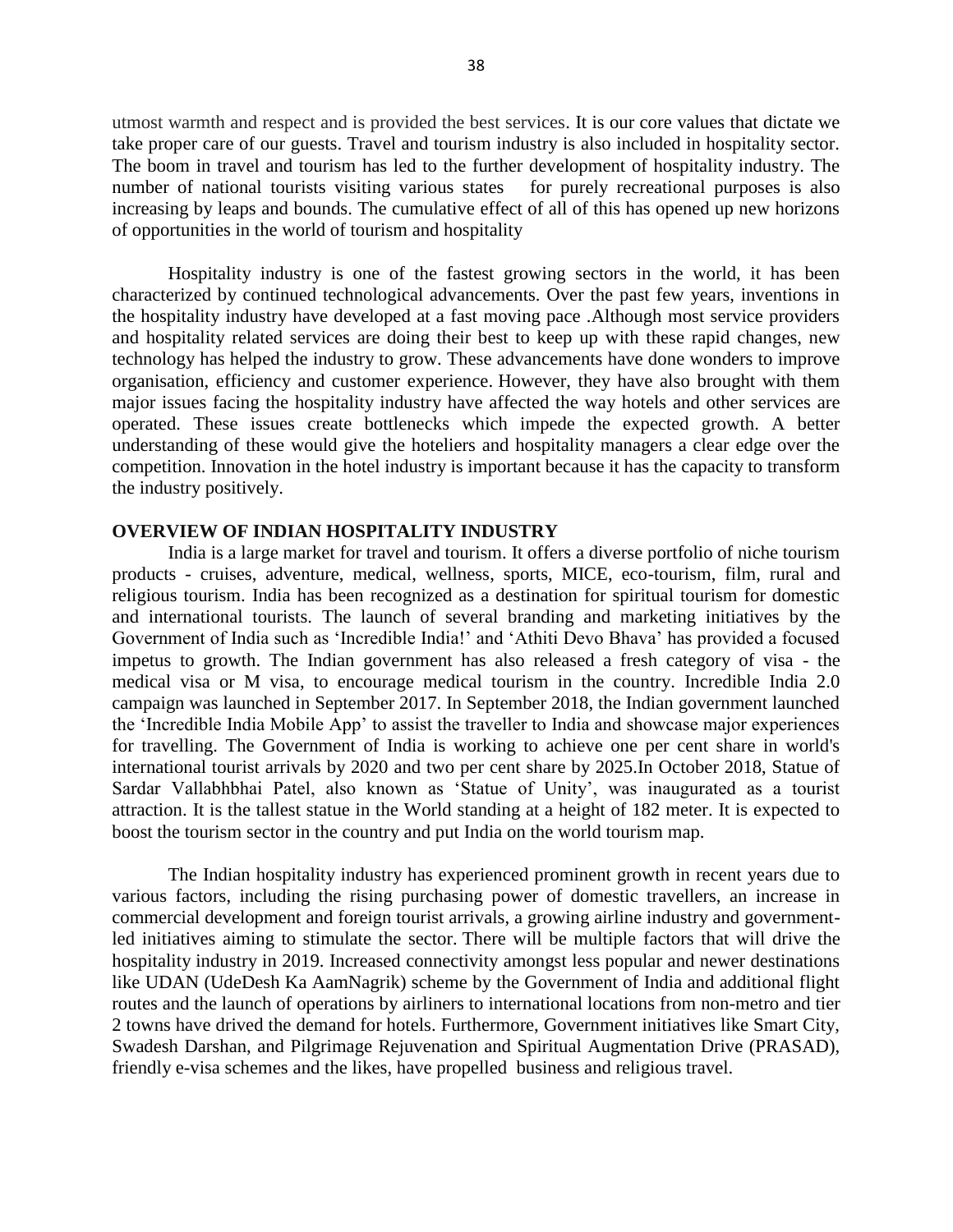The Indian hospitality market has tremendous growth opportunities and tapped to densify in key cities and provide quality developments across various popular brands say Novotel and ibis brands. Novotel Vijaywada Varun launched in December 2018 and ibis Kolkata Rajarhat launched in January 2019 help to showcase the new strategy for the mid-scale and economy segment respectively. The hospitality sector is expected to grow by 9% to 10% in 2025 mainly due to high domestic demand and a muted supply. This will further get boosted due to robust corporate performance and increase in air connectivity to more destinations within the country and higher appetite for domestic leisure travel. Currently, India is the tenth largest business travel market globally and is expected to be the sixth largest by end of 2019. This enhances domestic spending capacities. Hotel chains in India will continue to invest in digital technologies and platforms. This will enable to enhance pre-booking as well as post-booking experiences. Loyalty would take precedence for hotels. Direct bookings would be emphasised more by hotels as ruling the traveller's experience becomes the ultimate goal our business. The Park Hotels have 3 new build properties opening in the first quarter of 2019 - a boutique hotel in Chettinad, The Park Mumbai and The Park Indore. Zone by The Park, Kolkata was the latest in the bouquet of hotels. The group has signed 15 new properties under its social-catalyst brand-Zone by The Park, which is slated to open in the next 5 years. Zone by The Park will have 20 operational hotels by 2020. They are also looking at increasing the emphasis on the food and beverage experiences by bringing some of the best food and beverage concepts and outlets in India across a number of properties, which will showcase popular chefs from across the globe.

## **DEVELOPMENTS IN THE INDIAN HOSPITALITY INDUSTRY**

 Developments in the hospitality business simplify the use of technologies usually embodied in new machinery, equipment or software. Hotel Industry is ever evolving, ever changing not by its nature but due to the need of an hour new and progressive concepts like Boutique Hotels, Green Hotels, and Healthy Hotels have emerged in the market with time leading to the evolution and growth of new trends in the hotel industry. Industry always acts for adopting the changes brought by the new introduced trends and technology. The rapid pace of technology innovations has changed the expectations of the guests which is a challenge that hospitality industry constantly faces. Free fast Wi-Fi is a hygiene factor for most guests. They also expect to be able to book online and do other hotel related tasks on whatever devices they happen to own. So, hotels must therefore provide the expected amenities and keep pace with innovation in order to ensure web-based features work on wide range of devices. Luxury hotel chains now understand the need to integrate smart technology with their services. The following are the developments happened in the Hotel Industry in the past few years:

## Smart Rooms and Smart Controls

One of the key factors in guest experience is about digitizing the room service to enhance the guests' stay. For example, allowing guests to set the room temperature using their smart phones enables them to create a perfect ambience that is customized according to their requirement. A leading hotel brand has used the concept of a virtual caretaker that was quick to step up to cater to the guest requirements. Hoteliers who invest to enhance the in-room experience will have happier guests and repeat customers. Interactive walls/mirrors that are gesture-controlled are defining trends in the hotel industry.

## **Smart Thermostats**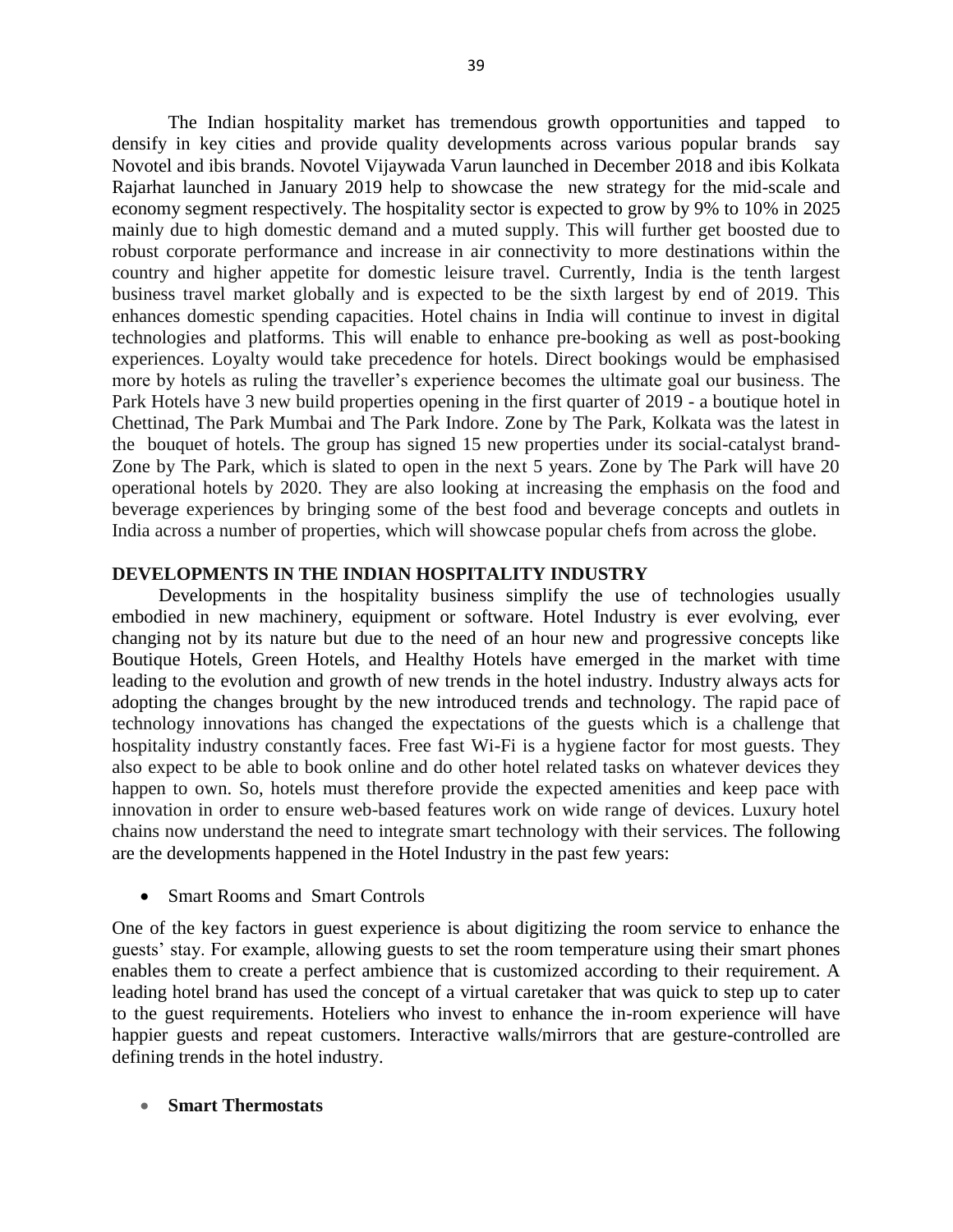Energy management can certainly help hotel owners save massively on electricity bills. Although guests want a "green hotel", luxury is something they cannot forgo and this poses a problem for hotel owners. According to [Booking.com'](http://booking.com/)s 'Global Sustainable Travel report,' 65% of global travelers show a strong preference for eco-friendly accommodation. With the help of technology, hotel owners can use this strategy to market their brand and increase revenue using energy-efficient practices. The correct use of energy with the new technology in hotels such as smart thermostats, LED lighting, ozone water treatments, eco-friendly laundry units that save water, motion sensor lighting systems and energy-efficient appliances in the kitchen area help cut down costs on energy consumption For e.g.: Smart thermostats using a guest's personal device allows a user to adjust temperature with a smart phone even outside the premises. Light sensors that turn on when a guest enters are energy-efficient and create a favourable impression on the minds of the guest. The HVAC (Heating, ventilation, air conditioning) is another cause of concern for hotel owners as it can cause staggering bills. An appropriate installation will bring in many financial savings for hotel brand.

### **Keyless Entry Using Mobiles**

The hotels have moved away from using keys to unlock room as cards replaced this system. Currently, one of the emerging hotel technology trends lies in the area of keyless entry. A guest can use his/her phone to swipe across the keyless pad which must include the required mobile app to unlock the room. Guests no longer have to rummage through their pockets or bags for cards or keys to unlock rooms. This access is encrypted and is linked to the phone number that belongs to the registered guest. The technology also ensures the room access cannot be transferred to another number or device.

#### **Mobile Booking**

A mobile device has forever changed the way travellers interact online. With mobile bookings on the rise, its dominance is felt in every market. Therefore, any hotelier who is poised to embrace this change and wants to introduce apps will soon see a massive transformation in the way the business functions. Apart from increased revenue, a hotel also has information about the guest.

#### **Automation with Cloud Services**

Using a [cloud-based property management system](https://www.hotelogix.com/hotelogix-cloud-based-property-management-system.php) (PMS) allows running the hotel operations, managing reservations, allotting room bookings and doing much more from a single dashboard. It's easy to check data, assign duties, manage folios, run additional Point of Sale (POS) counters and reduce time spent on manual updates. Integrating a cloud-based PMS improves efficiency of the workforce allowing them to focus on tasks that matter more guest experience being one of the key areas. It is easy to register guest details, preferences and they can have all the data in a PMS. Besides, it also provides an enhanced level of security. Moving to cloud-based hotel PMS is one of the most-requested tech update by major hoteliers.

In some hospitality services, guests interact with the latest gadgets in the lobby of hotels or use their own mobile devices to make plans for dinner or other services. For example, Link@Sheraton is a touch screen device that creates a new experience by interacting with guests and providing them with a new way to explore local tourist attractions and enhance their hotel experience. The hospitality industry is at "a tipping point in terms of cloud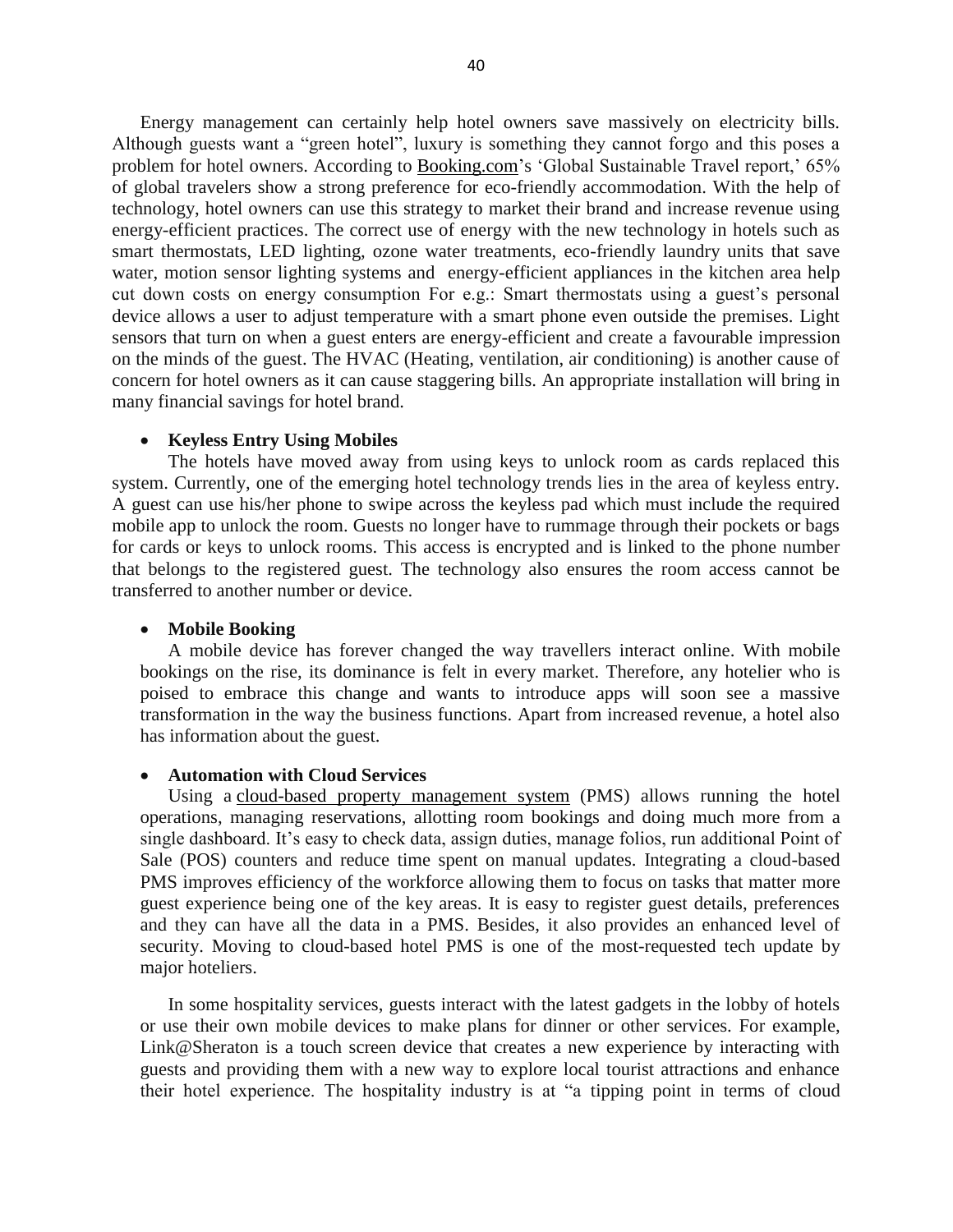adoption", with hoteliers expected to invest  $7 - 8%$  more in cloud technology over the next 2 to 3 years. The current and future impact of cloud-based solutions is huge. It is revolutionizing the way hoteliers run their businesses and interact with their customers. With a cloud-based system, hoteliers can meet these evolving demands. They can offer personalized experiences with the help of captured customer information. The cloud lets hoteliers record this data their preferences, transactions and behavior every time the customer interacts in some way with their hotel, such as ordering room service, eating in the hotel restaurant or even booking a day trip or spa session. They can then use this data to make suggestions based on the customer's preferences and behaviour.

#### **DEVELOPMENTS IN THE HOTEL INDUSTRY IN TAMILNADU**

Tamilnadu is emerging as a favoured destination for leading international hospitality brands. Marriot Starwood, Carlson, Accor, Hyatt have established their presence in Tamil Nadu market over the last three years. Between 2012 and 2016, around 13 hotels were launched in Chennai that includes these international players. The InterContinental Group, that runs the Holiday Inn chain, has been steadily adding to their inventory of rooms. Hotels which saw an occupancy rate of 55% previously, witnessed higher occupancy rate in 2015 facilitated by turnaround in the economy and increasing tourist activity. Chennai has a total hotel inventory of 7,517 rooms and an upcoming supply of 3,274 keys by 2017, of which 51% is in the mid-scale segment, 29% is in the budget segment, 11% in the upper upscale segment and 9% in the upscale segment. Intercontinental Hotels and Resorts brand launched the Chennai Mahabalipuram Resort with 105 suites which is its second under the luxury brand Intercontinental in India.Chennai is the first city in India where they have all four brands in the country.

The Hospitality landscape in Chennai has grown at an incredible pace in the past five years, with traveler appetite growing across all segments. Chennai offers tourism and commercial benefits which allows for frequent visitors from both leisure and business sectors. The ever expanding automobile business has brought in several expatriates into the city, giving reason for brands to setup their businesses close to the auto hubs. Chennai headquartered with GRT Hotels and Resorts, which has 16 hotels for business and leisure travelers in South India and has planned to invest ₹900 crore to open nine new hotels in the South by 2025. GRT Hotels and Resorts is promoted by GR Thanga Maligai, popularly known as GRT, one of South India's leading jewellers. Its hotel and resort brands include Grand (upscale business hotel) Radisson Blu (5-star boutique hotel and resort), Great Trails (nature resorts), Regency (mid-segment business hotel) and Zibe (select service hotel), that are located in 14 cities in the South. IT and ITeS industry and healthcare segments have also contributed to the growth in the hospitality sector. The room inventory has doubled in the last four or five years. Expansion is taking place in areas like OMR, Siruseri (IT parks) and Oragadam (auto industry) and hotels are coming up in peripheral areas of the city to make commuting easy for people going to the industry hub.

The hotels in Tamilnadu started using softwares for hotel services to satisfy the client's need and feedback. In Tamil Nadu, nearly 50 per cent of the hotels are located in Chennai. Today the hotel guests are more tech-savvy than ever. Dealing effectively and profitably with this savviness is one of the top management issues in the hospitality industry today. In Tamilnadu almost all the Star categorized hotels have gone for fully integrated hotel software suite of products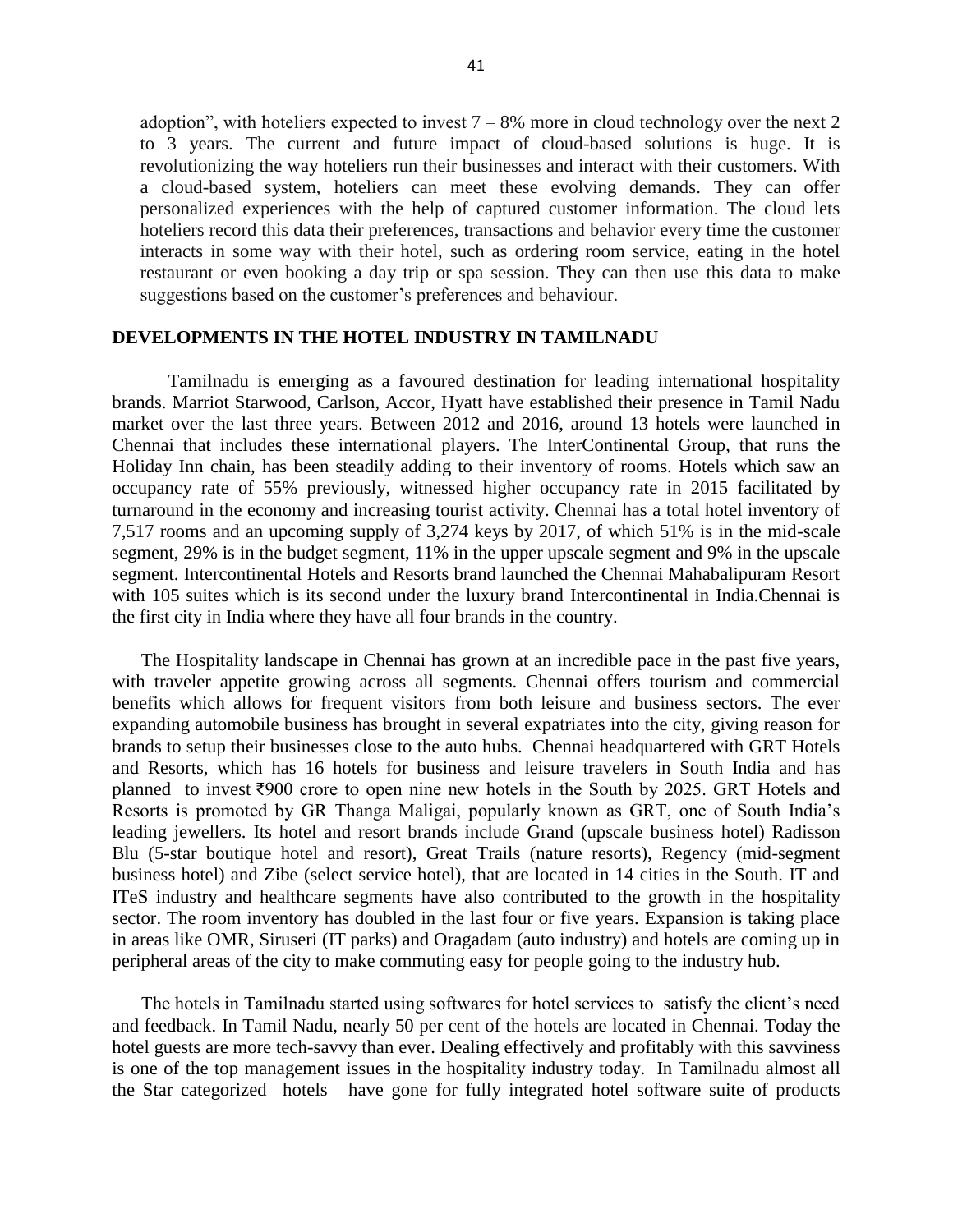consisting of modules that are customizable and allow effective and easy deployment from a small hotel, motel, resort, restaurants, apartments operations to a global, multi-branded hotel chain environment. Innovative technologies and business models have revolutionized the hospitality and tourism industries more dominantly in Tamilnadu. Examples of such innovations are phone-as-key-cards, mobile self-check-in, mobile booking, self-service check-in kiosks, lobby media panels, electronic luggage tags, bring your own device, bring your own content platforms, smart phone boarding passes, hotel service optimization systems, guest device connectivity tools. Now a day's elite customers in cities started using Voice over internet protocol phones as they are interconnected with the hotel's ecosystem e.g. phones in the guestrooms that guests can use for ordering room service directly from a touch screen and housekeeping can use them to put work orders and the system directly communicates with corresponding departments, wearable devices to identify guests, tablet menus and so on.

## **CHALLENGES IN DEVELOPING THE HOTEL INDUSTRY**

- Luxury hotel chains now understand the need to integrate smart technology with their services.Before26/11 hotels not focused on security and after this event there has been a paradigm shift in hotels. They have adopted technology using integrated surveillance system and advanced lock and control systems. Though they are ready to implement the latest innovations in hotels they have reported that all the customers are not technologically savvy to operate the in-room internet protocol based touch phone, use of smart technology like iPads, iRemotes and hands free bathroom phones .
- Technology has had a positive effect on internal operations for an organization but also has changed the way human resource managers' work. Some managers in the hospitality industry view the application of technology to operational issues as a problem. They take a lot of time to adjust to these new technologies. Preparing workforce to approve new technologies is very tough. Getting the approval of IT and other technologies by all levels in a company is a huge challenge faced by hospitality organizations.
- The customer is the King in the hotel industry or hospitality industry on the whole. The whole purpose of the industry is to keep customers happy. Keeping customers happy is not enough anymore. Hotel Manager, would need to find a way to bridge the gap between perception and actual delight. Even the service that delighted customers last time would now be an expectation. So, delighting customers in the hospitality industry is getting more difficult with changing customer expectations.
- The threat of terrorism today has changed how people travel and where they travel. Hotel managers are tasked with the duty of ensuring that proper surveillance systems are installed and maintained throughout so that guests can feel comfortable and safe. To deal with security challenged, hotel managers have to rely on high tech gadgets and software, which can be expensive to acquire and maintain. With the emergence of apps, for instance, consumers are now beginning to expect a level of convenience and efficiency that must be catered to. So, taking a cue from the social media and digital channels, the hotel managers must act to surpass and delight their customers' every time they walk in.
- There has always been a mismatch between demand and supply of rooms in Indian Hotel Industry. This has been the reason for higher room tariffs and the level of occupancy. The demand is raised a lot as India hosted the 2010 Commonwealth games, and most importantly the demand for Chennai increased due to 2011 Cricket World Cup in India.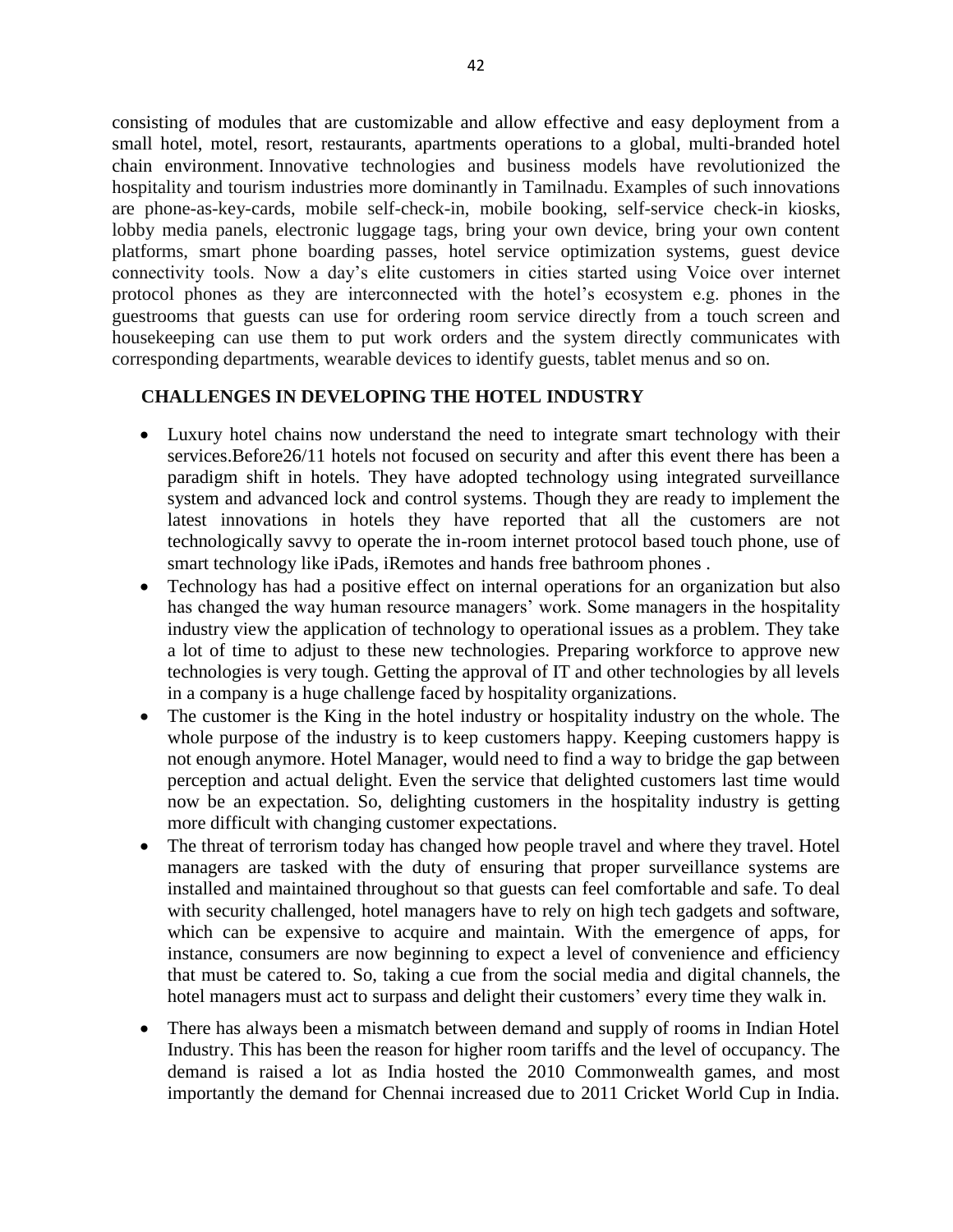Many star categorized hotels have come in important cities of Tamilnadu in the last decade.

# **CONCLUSION**

Innovation and developments are essential demand drivers. Millennials are one step ahead in the digital space and are drawn towards hotels and services that meet their technology demands. It is a fact that the appetite to travel and aspiration for certain lifestyles have taken strong roots and that is expected to further deepen in the middle-class Indian in the coming years. Cloud-based technology gives hoteliers the key to run smart businesses that are in tune with modern-day travelers, and more profitable. It's clear to see that the cloud is disrupting this industry and for the better. The use of intelligent technologies can be a true game changer for hotel owners. Technology enhances efficiency but cannot replace the personal touch, especially in hospitality. Their job requires a lot of interpersonal interaction and understanding human emotion.

# **REFERENCES:**

- Gaurav Kashyap (2014) Challenges faced by the Hotel Industry: a review of Indian Scenario*. IOSR Journal of Business and Management (IOSR-JBM) 16( 9)Sep. 69-73*
- Orfila-Sintes, F., Crespi-Cladera, R. and Martinez-Ros, E. (2005), Innovation Activity in the Hotel Industry: Evidence from the Balearic Islands, Tourism Management, 26(6): 851-865.
- *Media Reports, Ministry of Tourism, Press Releases, Department of Industrial Policy and Promotion (DIPP), Press Information Bureau (PIB), Union Budget 2018-19 .*
- htt[p//economictimes.indiatimes.com/articleshow/63030112.cms?utm\\_source=contentofin](https://economictimes.indiatimes.com/articleshow/63030112.cms?utm_source=contentofinterest&utm_medium=text&utm_campaign=cppst) [terest&utm\\_medium=text&utm\\_campaign=cppst](https://economictimes.indiatimes.com/articleshow/63030112.cms?utm_source=contentofinterest&utm_medium=text&utm_campaign=cppst)
- [https://www.forbes.com/sites/danielnewman/2018/01/02/top-6-digital-transformation](https://www.forbes.com/sites/danielnewman/2018/01/02/top-6-digital-transformation-trends-in-hospitality-and-tourism/#42009dcf67df)[trends-in-hospitality-and-tourism/#42009dcf67df](https://www.forbes.com/sites/danielnewman/2018/01/02/top-6-digital-transformation-trends-in-hospitality-and-tourism/#42009dcf67df)
- https://www.thehindubusinessline.com/news/grt-hotels-to-invest-900-cr-in-9 properties/article24585074.ece
- http://www.nishithdesai.com/information/areas-of-service/industry/hotels.html
- http://bwhotelier.businessworld.in/article/Rising-Opportunities-in-India-s-Hospitality-Industry/15-11-2016-108288/
- [https://www.financialexpress.com/opinion/hotel-industry-in-chennai-soars-on-business](https://www.financialexpress.com/opinion/hotel-industry-in-chennai-soars-on-business-and-leisure-booster-shot/432527/)[and-leisure-booster-shot/432527/](https://www.financialexpress.com/opinion/hotel-industry-in-chennai-soars-on-business-and-leisure-booster-shot/432527/)
- [https://www.ndtv.com/tamil-nadu-news/bring-your-own-utensils-in-tamil-nadu-hotels-to](https://www.ndtv.com/tamil-nadu-news/bring-your-own-utensils-in-tamil-nadu-hotels-to-get-discount-1903540)[get-discount-1903540](https://www.ndtv.com/tamil-nadu-news/bring-your-own-utensils-in-tamil-nadu-hotels-to-get-discount-1903540)
- [https://www.deccanchronicle.com/nation/current-affairs/291117/enhancing-tourist](https://www.deccanchronicle.com/nation/current-affairs/291117/enhancing-tourist-experience-in-tamil-nadu.html)[experience-in-tamil-nadu.html](https://www.deccanchronicle.com/nation/current-affairs/291117/enhancing-tourist-experience-in-tamil-nadu.html)
- https://www.careerindia.com/courses/unique-courses/what-is-hospitality-managementits-scope-and-career-opportunities-011911.html
- [https://www.ibef.org/industry/indian-tourism-and-hospitality-industry-analysis](https://www.ibef.org/industry/indian-tourism-and-hospitality-industry-analysis-presentation)[presentation](https://www.ibef.org/industry/indian-tourism-and-hospitality-industry-analysis-presentation)
- <http://www.hospitalitybizindia.com/detailNews.aspx?aid=24632&sid=23>